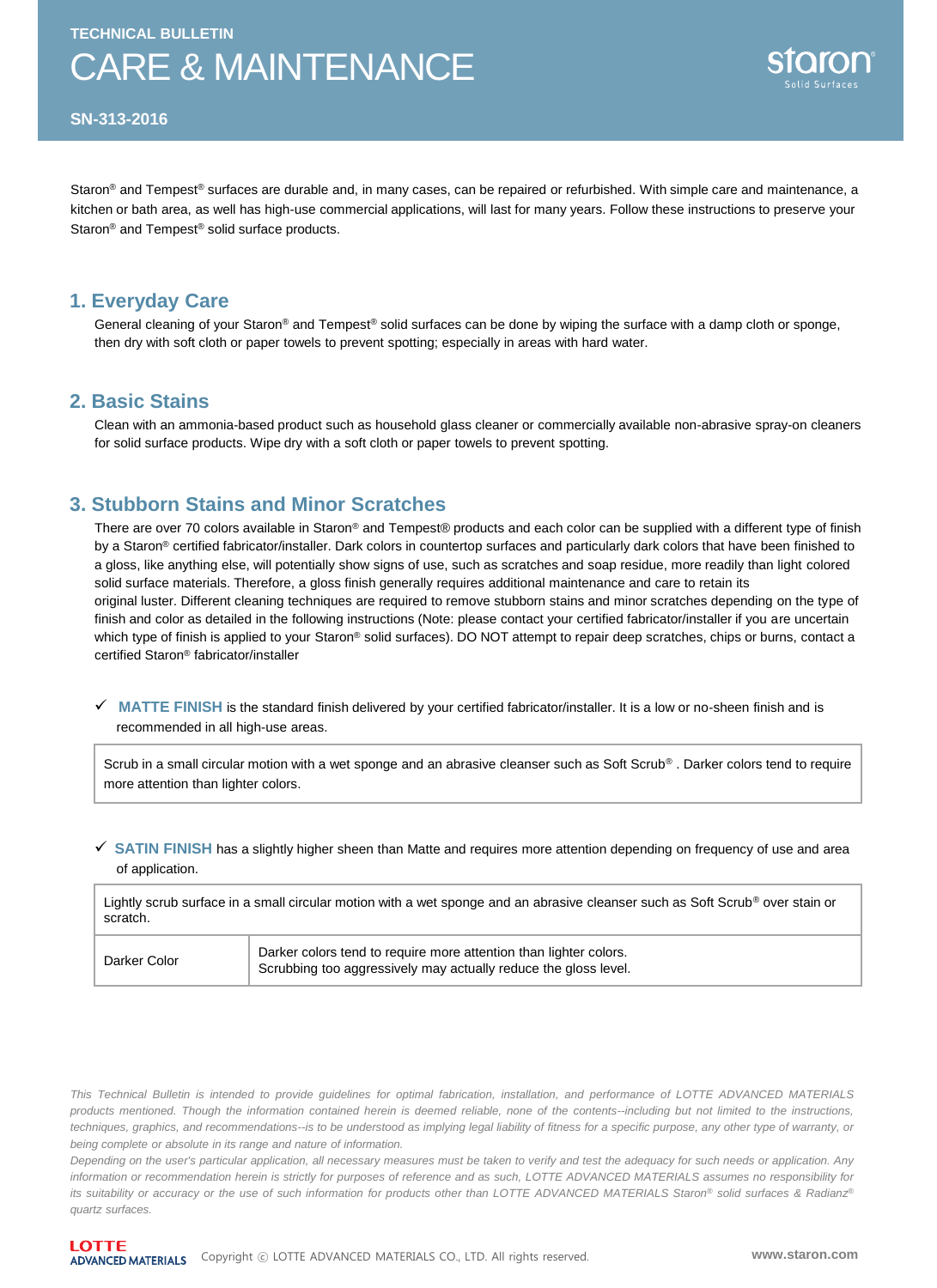#### **SN-313-2016**

**GLOSS FINISH** is a higher and reflective sheen that requires additional care and maintenance.

It is important to note that a Gloss finish, especially on a dark color, will require more care than a Matte/Satin finish. Therefore, be sure not to apply the same method or process recommended for a Matte/Satin finish when caring for a Gloss finish. Repeat the procedure shown below – If stain persists, contact your certified fabricator/installer for assistance.

#### **DO NOT USE ABRASIVE CLEANSERS AND PADS OF ANY TYPE ON A GLOSS FINISH;**

#### **PLEASE CONTACT YOUR STARON® RETAILER/DEALER FOR MORE INFORMATION.**

Spray a non-abrasive product such as Formula 409® over stain and wait for a couple of minutes. Then, scrub in a small circular motion with a wet sponge.

| Darker Color | Darker colors tend to require more attention than lighter colors.<br>Scrubbing too aggressively may actually reduce the gloss level.<br>Do not use abrasive cleansers, pads or steel wool |
|--------------|-------------------------------------------------------------------------------------------------------------------------------------------------------------------------------------------|
|--------------|-------------------------------------------------------------------------------------------------------------------------------------------------------------------------------------------|

After completing the above procedure, rinse with clear water and wipe dry with a soft cloth or paper towels to prevent spotting. To enhance the visual color clarity and hide minor scuffs, apply Countertop Magic® cleanser (available at any hardware store or supermarket) and wipe away excess with a soft cloth.

# **4. Preventing Damage**

Minor damage that may accidentally occur is most often repairable by a Staron® certificated fabricator/installer or repair expert. However, be sure to follow these guidelines to prevent damage to your Staron® and Tempest® surface:

- **HEAT:** Staron® and Tempest® Solid Surfaces have excellent heat resistant properties compared to other countertop materials. However, placing hot pans, as well as some heatgenerating appliances such as electric grills or deep-fryers, can damage the surface. Always use a hot pad or a trivet with rubber feet to protect Staron® and Tempest®. Avoid subjecting Staron<sup>®</sup> and Tempest<sup>®</sup> Solid Surfaces to extreme hot temperatures.
- **CHEMICALS:** Avoid exposing Staron® and Tempest® Solid Surfaces to strong chemicals such as paint removers, acetone, and oven cleaners. Surfaces exposed to these chemicals should be promptly flushed with water; contact may cause spots that may require extensive repairs. Remove nail polish with a non-acetone-based nail polish remover and flush with water.
- **SCRATCHES:** Never cut or chop directly on a Staron® and Tempest® Solid Surfaces surface, always use a cutting/chopping board.
- **FRACTURES:** Avoid standing on countertops or dropping heavy objects on the surface.

*NOTE: Gloss reduction, scratching, and staining on solid surfaces incurred over time due to use is NOT a manufacturing defect but is considered normal wear and tear – The forgoing is NOT covered under the Staron® Limited Warranty. However, the countertop can be re-sanded and refinished periodically if you so choose -- You will be charged the standard hourly service rate. If your Staron® and Tempest® product is accidentally nicked or deeply scratched, please contact your retailer/dealer or Staron® certified fabricator/installer for advice about the most effective method of repair – most repairs are relatively quick and simple when performed by an experienced professional (service charge may apply).*

For more detailed information, please contact your Staron® dealer or visit us at [www.staron.com.](http://www.staron.com/)

*\* Use of certain names is intended only to show a type of cleaning product. This does not constitute an endorsement or support for that product. Nor does the exclusion of any certain name product imply its insufficiency* 

This Technical Bulletin is intended to provide guidelines for optimal fabrication, installation, and performance of LOTTE ADVANCED MATERIALS products mentioned. Though the information contained herein is deemed reliable, none of the contents--including but not limited to the instructions, techniques, graphics, and recommendations--is to be understood as implying legal liability of fitness for a specific purpose, any other type of warranty, or *being complete or absolute in its range and nature of information.*

Depending on the user's particular application, all necessary measures must be taken to verify and test the adequacy for such needs or application. Any information or recommendation herein is strictly for purposes of reference and as such, LOTTE ADVANCED MATERIALS assumes no responsibility for its suitability or accuracy or the use of such information for products other than LOTTE ADVANCED MATERIALS Staron® solid surfaces & Radianz® *quartz surfaces.*